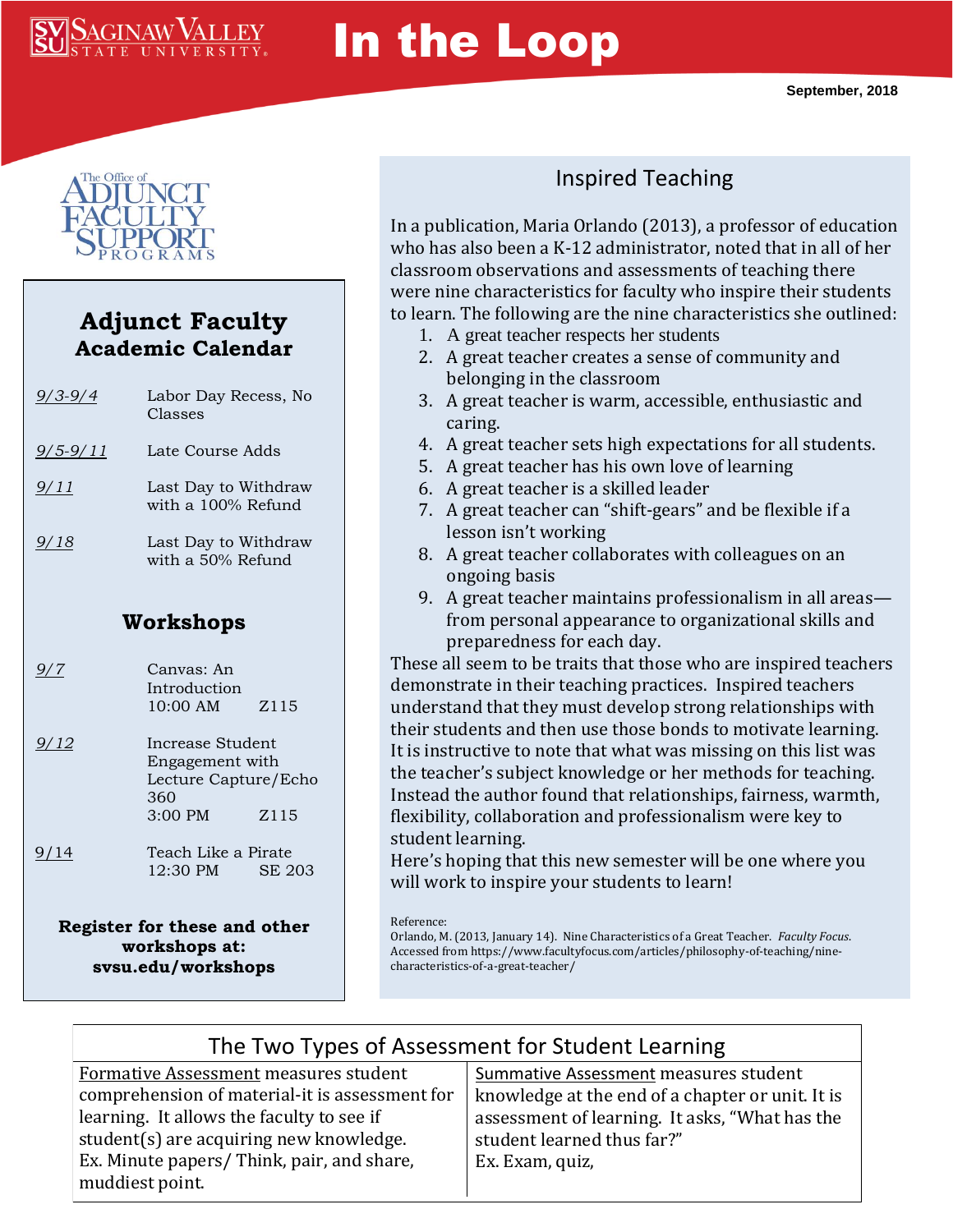## HOW We Copy, Print and Scan

As a reminder, our office, in Science East 201, has been fitted with a Kyocera copier/printer which is activated by a program called PaperCut. The intent for employing PaperCut in offices across campus is to help eliminate paper waste, provide job accounting, and enable secure print release (the printer holds onto your print job until you log in). PaperCut printing/copying can be accessed in four different ways:

| If you choose to log in using your: | You will also need your: |
|-------------------------------------|--------------------------|
| SVSU Username                       | <b>SVSU Password</b>     |
| SVSU Employee ID Number             | PaperCut PIN Number      |
| SVSU ID Card                        | PaperCut PIN Number      |
| PaperCut ID Number                  | PaperCut PIN Number      |

Should you choose to use one of the Kyocera copier/printer anywhere on campus you will need to get access to PaperCut.

- To establish your PIN number or to see you PaperCut ID number, you must first go to *vprint1.svsu.edu* and submit your SVSU username and password.
- To find your PaperCut ID number look under *Summary* there you will see: *Card/ID number.* Click that and it shows your PaperCut ID number.
- If you choose the last three options above, you will need also need to create a PIN number. To do so, look on the left column on the page (*vprint1.svsu.edu*) and select *Change Detail.* There you will be asked to insert a pin number.
- Finally, should you choose to use an SVSU ID card to login to PaperCut, you will need to have a newer one (your ID number shouldn't not begin with zeros ("0").
- If you want our office to do any kind of copy work for you it is suggested that will need to forward your PaperCut PIN Number to us.

For more information on this please go to the portal at my.svsu.edu and look under *Menu-Technology-Print Management*. There you will find links to both a print document and a video on PaperCut. Should you need a new ID card visit Financial Services in Wickes 131A. Should you encounter any problems call IT Support Center at x4225 option 4.

#### Scantrons and Video Instructions

Last week we learned that Instructional Technology has created some videos to help those of you who employ Scantrons for testing.

To access these directions, log into my.svsu.edu, go to the "hamburger" on the top left-hand side of the page. Scroll down to *Technology,* and then to *Training* and finally to *Exam and Evaluation Scanning*. There you will find a host of documents and videos to help you negotiate the Scantron machines.

### Adjunct Faculty Business Cards

This fall, the Office of Adjunct Faculty and Academic Support Programs will again be ordering 100 cards for the first 100 adjunct faculty who complete a questionnaire on Survey Gizmo. It is our hope that you, a member of SVSU's adjunct faculty, will be able to use this business card should you want to connect with a student or should you decide to encourage someone to consider applying to SVSU for admission. We also hope that this card will help to validate your importance to SVSU.

To complete the survey, go to:

<https://www.surveygizmo.com/s3/4497237/Adjunct-Faculty-Business-Cards>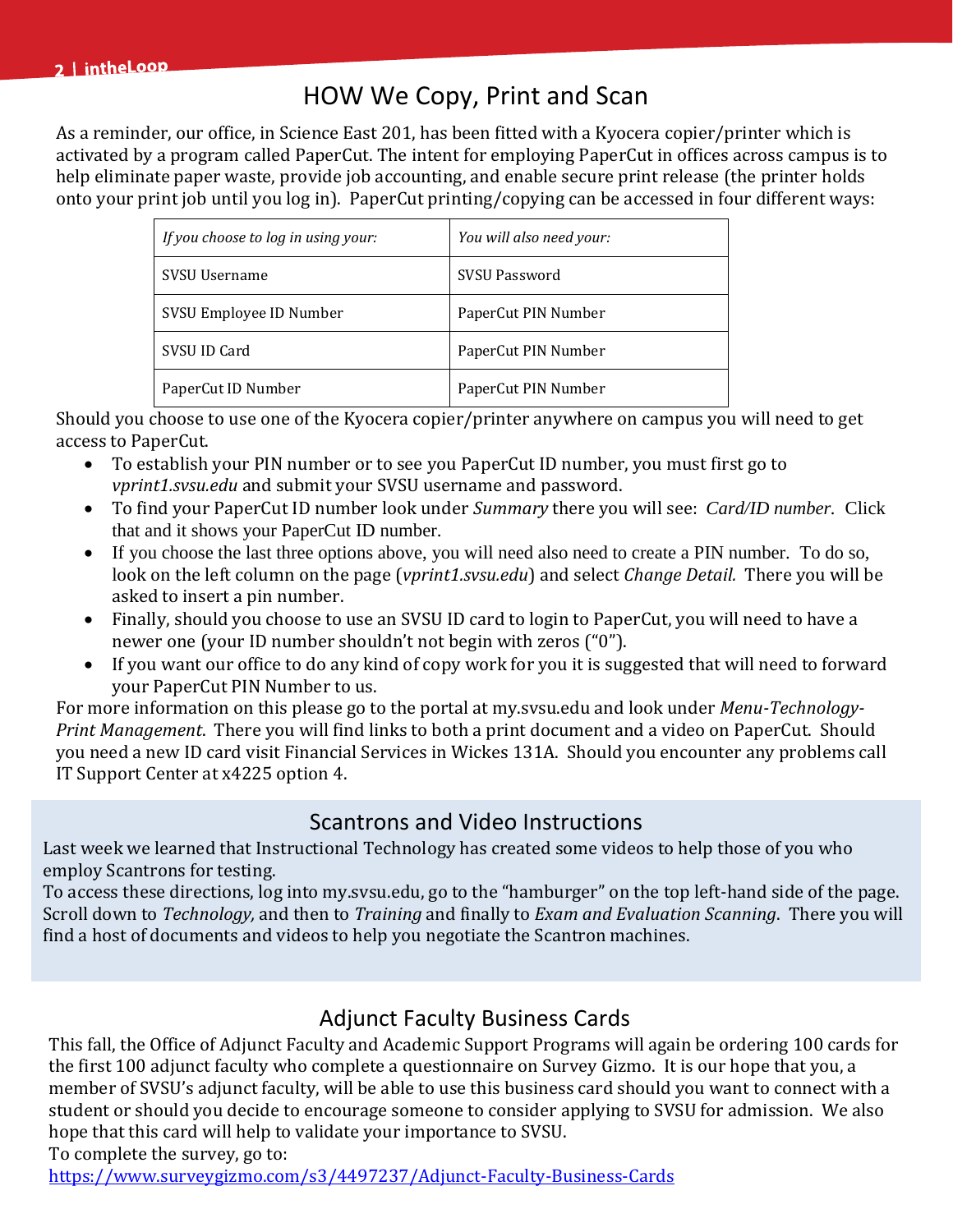#### Multi-factor Authentication



#### Multi-factor Authentication

Multi-factor authentication (MFA) is the next cybersecurity-related initiative that Information Technology Services (ITS) will be implementing for all Adjunct Faculty. MFA will help protect the institution's digital assets by requiring a third piece of information (or method) as part of the login process to various applications (e.g., mySVSU, email, Canvas, etc.). If an account is compromised (e.g., someone fell victim to a phishing scam), the cybercriminal won't have your third piece of information. Adjunct Faculty will need to use MFA only when logging into an SVSU account from home at this time. In the future MFA will be enforced on and off campus. You will be notified when this change takes effect.

MFA will be rolled out to Adjunct Faculty on October 15, 2018. At that time, you will receive an email notification with the subject line "Welcome to Multi-Factor Authentication." In this email, you'll find information regarding MFA and the MFA portal. A complete set of instructions will also be attached. **Once you receive this notification, you will have one week to complete your registration and set-up.** On that following Monday, October 22, 2018, you will access the MFA enabled applications with the third piece of information or method that you established during the account set-up. There are four authentication methods that will enable you to access your accounts: via a text message, a phone call, a mobile app, or a key fob. If neither of these four methods are available to you, you will be asked to answer two security questions (selected when you set-up your account).

MFA is a part of SVSU's attempt to ensure that all accounts are safe and secure. Should you have any questions please direct them to 989-964-4225 option 1.

#### Desk Copies

A number of faculty have asked how to obtain desk copies of books for their classes. The easiest way to get a desk copy is to look in *Books in Print* (http://www.booksinprint.com) and enter the subject matter in the query provided. Once you decide upon a book(s), go to the publishers' website(s). Find your book and complete whatever form provided to obtain the book. Oftentimes you will also have to indicate that you are faculty. You can have the copies delivered to our office in Science East 201. We will let you know when they arrive!